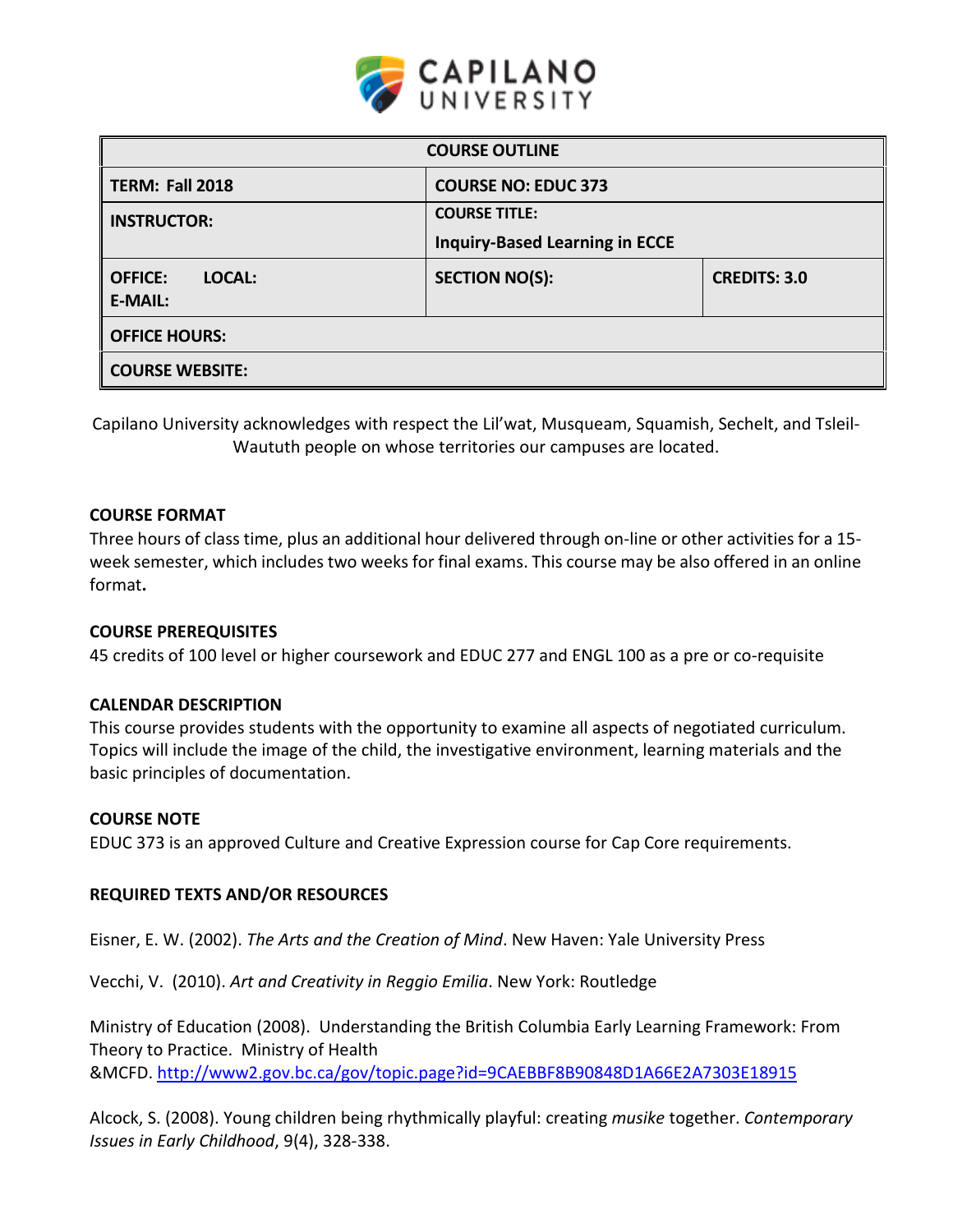## **COURSE STUDENT LEARNING OUTCOMES**

## **On successful completion of this course, students will be able to do the following:**

- 1. Explain and demonstrate core elements of an inquiry-based curriculum;
- 2. Identify, analyze, and discuss artistic forms and processes as expressive languages;
- 3. Examine the relationship of the arts to creative and investigative curriculum development.

# **Students who complete this Culture and Creative Expression course will be able to do the following:**

- 1. Identify, analyze, and critique the elements of a form of expression using its specific vocabulary
- 2. Examine the intersection of linguistic and cultural forms by expressing in a language other than English
- 3. Explain or demonstrate the connection between various events, ideas, traditions, and belief systems and the modes in which they are artistically or culturally expressed
- 4. Interpret diverse forms of creative expression from different perspectives (e.g. artistic, historical, Indigenous, literary, scientific, philosophical)

| Week                   | Content                                                           |  |  |
|------------------------|-------------------------------------------------------------------|--|--|
| Week 1                 | Course introduction. Inquiry and the BC Early Learning Framework  |  |  |
| <b>Weeks 2 &amp; 3</b> | Inquiry, learning, and the arts                                   |  |  |
|                        | How do the arts matter, and what are the arts for (in education)? |  |  |
| Weeks 4 & 5            | The theory of the hundred languages: an ethics of difference      |  |  |
|                        | Children's artistic, creative, and expressive languages           |  |  |
| Weeks 6 & 7            | Artistic development                                              |  |  |
|                        | Artistic ways of knowing                                          |  |  |
| Weeks 8 & 9            | Visual, musical, rhythmic, and embodied thinking                  |  |  |
|                        | Metaphor, meaning, and interpretation                             |  |  |
| Weeks 10 & 11          | Creative curriculum development                                   |  |  |
|                        | Developing artistic selves                                        |  |  |
| Weeks 12 & 13          | Lingering in research with children                               |  |  |
| Weeks 14 & 15          | Final exam period                                                 |  |  |

## **COURSE CONTENT**

# **EVALUATION PROFILE**

| <b>Total</b>               | 100 %      |
|----------------------------|------------|
| Final Exam                 | $0 - 20 %$ |
| Presentations              | $0 - 20 %$ |
| Participation              | $0 - 10%$  |
| <b>Written Assignments</b> | $10 - 80%$ |

**NOTE:** No single evaluation component will be worth more than 35%.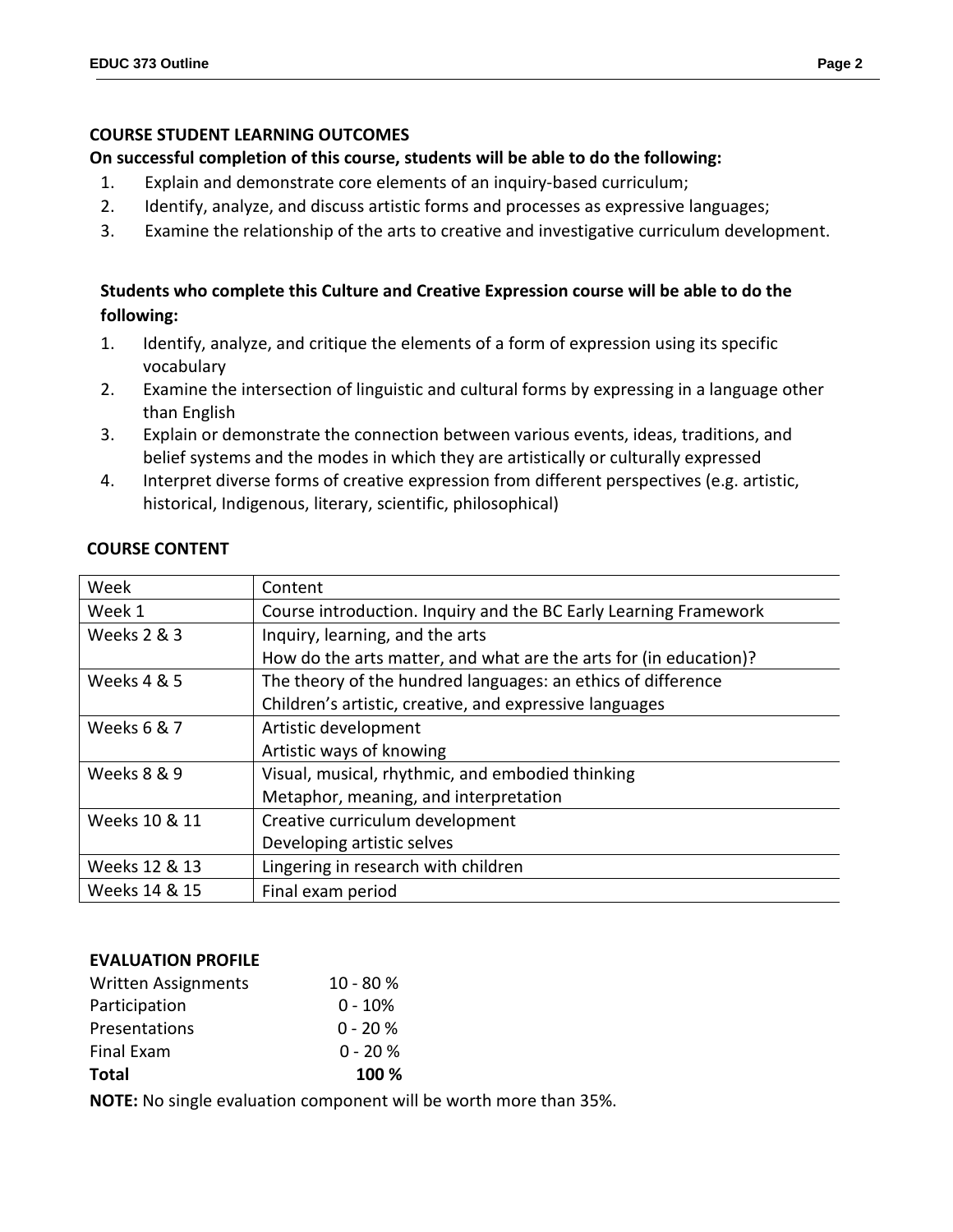#### **GRADING PROFILE**

|                |             |                           | $A+ = 90-100$ $B+ = 77-79$ $C+ = 67-69$ $D = 50-59$ |  |
|----------------|-------------|---------------------------|-----------------------------------------------------|--|
| $\overline{A}$ |             |                           | $= 85-89$  B = 73-76  C = 63-66  F = 0-49           |  |
|                | $A - 80-84$ | $  B - 70-72   C - 60-62$ |                                                     |  |

#### **ASSIGNMENTS**

The assignment structure for this course is determined by the instructor in accordance with the learning outcomes outlined above. Please refer to the course syllabus and Moodle site for a detailed breakdown.

### **Written Assignments**

This course will include a combination of short written assignments (e.g. reading responses, primary source analysis, article review) and/or longer assignments such as a research papers or literature reviews.

### **Participation**

Participation grades are based on the consistency, quality, and frequency of contributions to class discussions. Consistency means attending every class, maintaining a positive and respectful presence in the classroom, and actively contributing to discussions on a regular basis. Quality means demonstrating respect for peers and their contributions, listening attentively during lectures and when other students are speaking, and participating in all activities with an open and inquisitive mind.

### **Presentations**

This course may include a presentation component, which may be an individual or group assignment (e.g. in-class debate, academic poster, research presentation, small group facilitation ). Detailed instructions will be provided in class and on Moodle.

### **Final Exam**

The course will include a final exam that may be drawn from all class materials. The final exam may be cumulative (please consult with your instructor). The format of the exam will be shared in the class and details provided on Moodle. The final exam will be scheduled at a date to be determined by the Registrar's Office. Please plan to be available to write the final exam at any point during the final exam period. If you must make travel arrangements, assume that the final exam will be held on the final day of the exam period, and plan accordingly.

### **Incomplete Grades**

Grades of Incomplete "I" are assigned only in exceptional circumstances when a student requests extra time to complete their coursework. Such agreements are made only at the request of the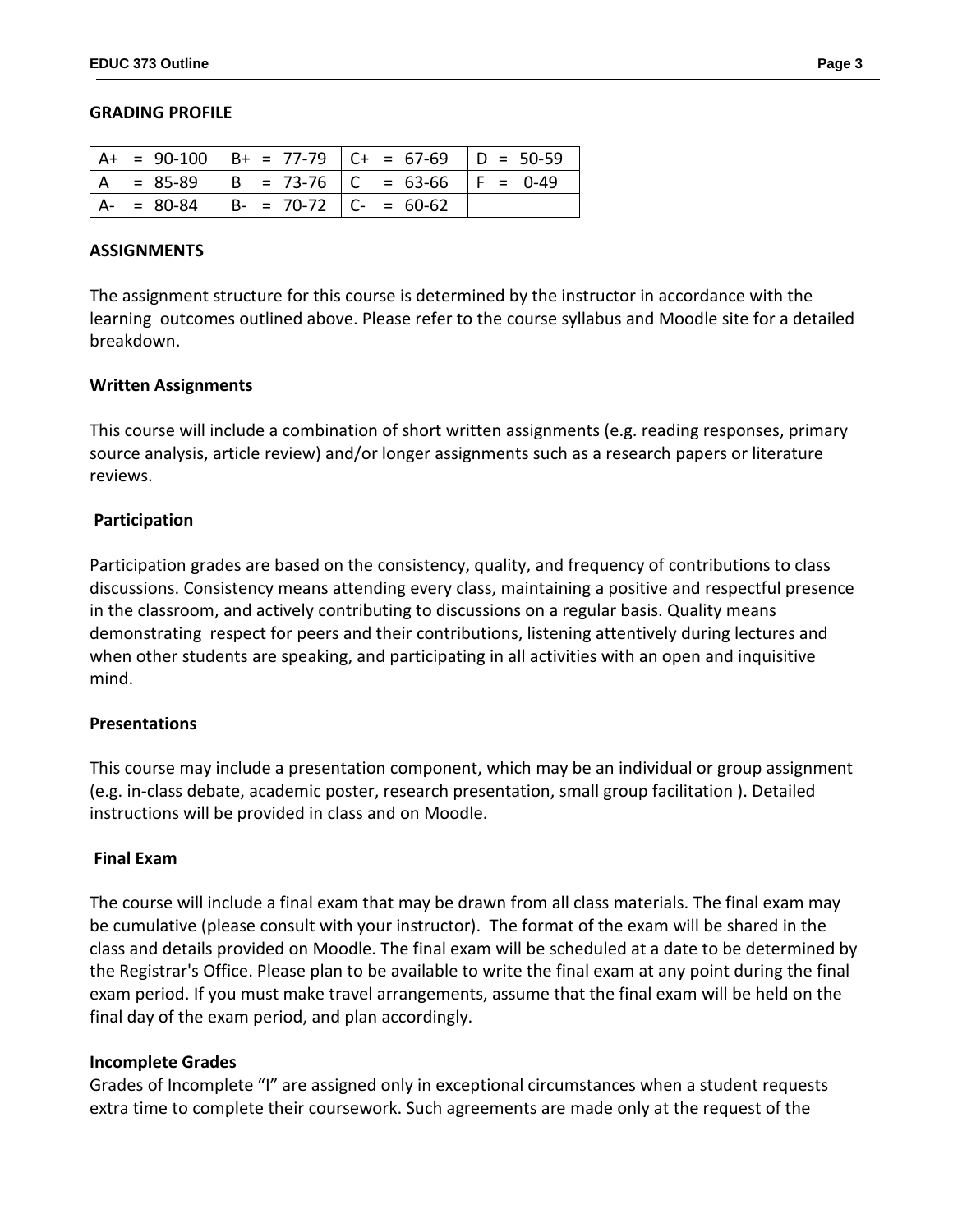student, who is responsible to determine from the instructor the outstanding requirements of the course.

### **Late Assignments**

All assignments are due at the times specified on the assignment document. Late assignments will receive a 5% deduction in grade for each day they are overdue unless the student is ill and has both notified the instructor ahead of the due date/time and has a doctor's note.

# **Missed Observations/Exams/Quizzes/Labs etc.**

Make-up assignments, exams, quizzes and/or tests are given at the discretion of the instructor. They are generally given only in medical emergencies or severe personal crises. Some missed labs or other activities may not be able to be accommodated. Please consult with your instructor.

# **Attendance**

Students are expected to attend all classes and associated activities.

- Attendance is essential for the successful completion of this course and to meet the Licensing requirements of the BC Early Childhood Educator Registry. In the event of an absence from class, the student will inform the course instructor and the mentor teacher.
- A student who misses 10% of classes may not receive credit for this course. A faculty review will occur in the event the maximum percentage of absences has been exceeded. Program probation may be a result of the review.
- This pertains to all students who are taking this course, regardless of whether individual students are not seeking licensure.

# **Final Exams/Assignments Period**

Students must remain available throughout the full exam period; either for final exams or assignments. Students who are in courses that do not have final exams scheduled will have classes until the last day of the exam period. In rare circumstances, exams may need to be rescheduled due to harsh weather conditions or other unforeseen factors. Travel plans must be made outside of the exam schedule.

# **Punctuality**

Punctuality will be assessed in the same way as attendance. A student who is late and/or absent for 10% of practicum time may not receive credit for this course. Students may be requested to supply a medical note for all absences. A faculty review will occur in the event the maximum percentage of absences has been exceeded. Program probation may be a result of the review.

### **English Usage**

Students are expected to proofread all written work for any grammatical, spelling and stylistic errors. Instructors may deduct marks for incorrect grammar and spelling in written assignments. It is expected that APA referencing conventions are used for all ECCE assignments. All assignments are expected to adhere to APA stylistic guidelines for avoiding bias in language use and are to be written in a manner that reflects the spirit and values inherent in the ECEBC Code of Ethics and the BC Early Learning Framework.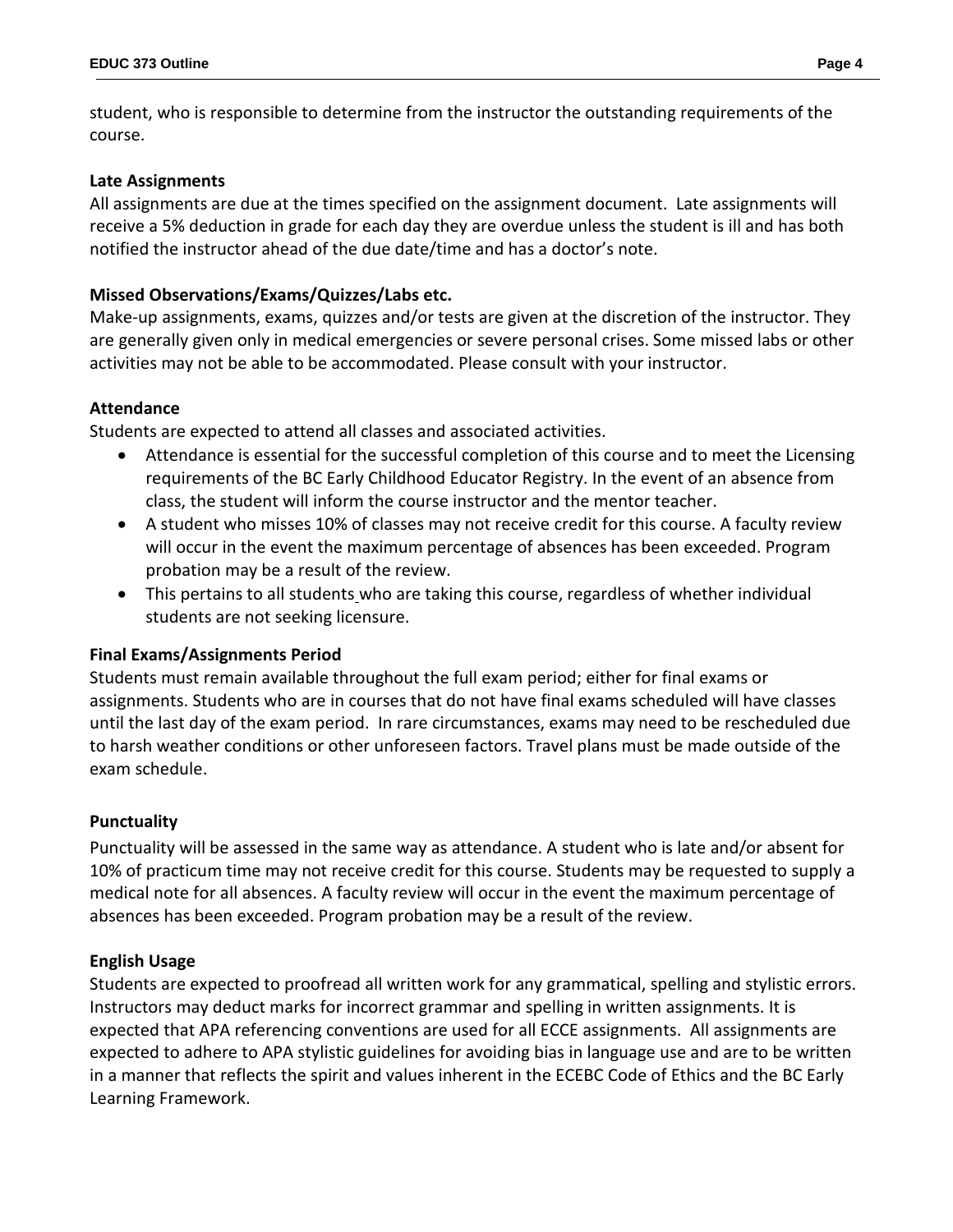# **Electronic Devices**

Students may only use electronic devices when prompted by instructor. Exceptions apply.

# **On-line Communication**

Outside of the classroom, instructors will (if necessary) communicate with students using either their official Capilano University email or Moodle; please check both regularly. Official communication between Capilano University and students is delivered to students' Capilano University email addresses only. Instructors will attempt to answer emails within 48 hours, weekends excluded.

# **UNIVERSITY OPERATIONAL DETAILS**

# **Tools for Success**

Many services are available to support student success for Capilano University students. A central navigation point for all services can be found at:<http://www.capilanou.ca/services/>

# **Capilano University Security**

Download the [CapU Mobile Safety App](https://www.capilanou.ca/services/safety-security/CapU-Mobile-Safety-App/)

# **Policy Statement (S2009-06)**

Capilano University has policies on Academic Appeals (including appeal of final grade), Student Conduct, Cheating and Plagiarism, Academic Probation and other educational issues. These and other policies are available on the University website.

# **Academic Integrity (S2017-05)**

Any instance of academic dishonesty or breach of the standards of academic integrity is serious and students will be held accountable for their actions, whether acting alone or in a group. See policy S2017-05 for more information: <http://www.capilanou.ca/about/governance/policies/Policies/>

Violations of academic integrity, including dishonesty in assignments, examinations, or other academic performances, are prohibited and will be handled in accordance with the Student Academic Integrity Procedures.

**Academic dishonesty** is any act that breaches one or more of the principles of academic integrity. Acts of academic dishonesty may include but are not limited to the following types:

**Cheating**: Using or providing unauthorized aids, assistance or materials while preparing or completing assessments, or when completing practical work (in clinical, practicum, or lab settings), including but not limited to the following:

- Copying or attempting to copy the work of another during an assessment;
- Communicating work to another student during an examination;
- Using unauthorized aids, notes, or electronic devices or means during an examination;
- Unauthorized possession of an assessment or answer key; and/or,
- Submitting of a substantially similar assessment by two or more students, except in the case where such submission is specifically authorized by the instructor.